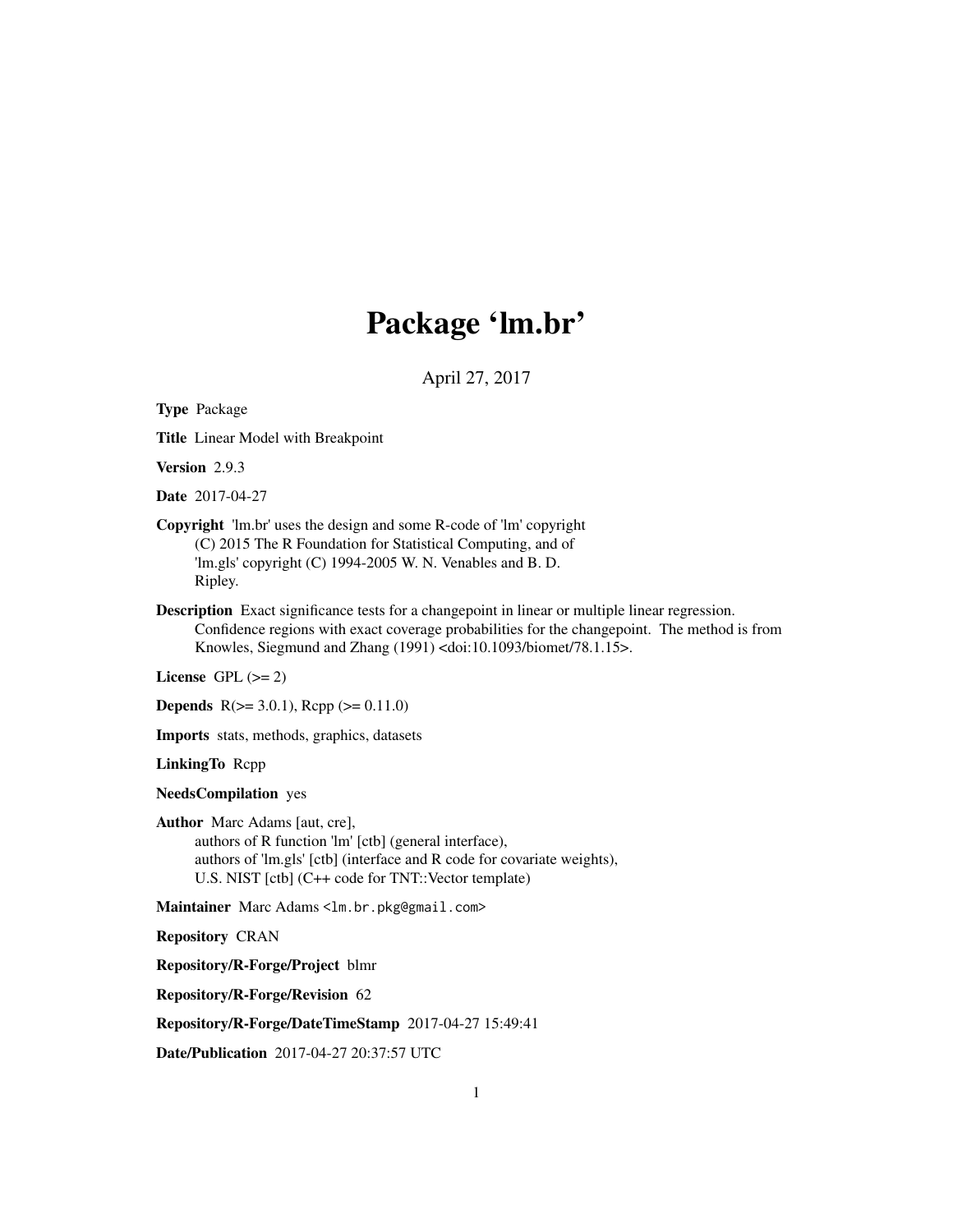## <span id="page-1-0"></span>R topics documented:

'lm.br' *Fit a Linear Model with a Breakpoint*

#### Description

Exact significance tests for a changepoint in linear or multiple linear regression. Confidence intervals and confidence regions with exact coverage probabilities for the changepoint.

#### Usage

```
lm.br(formula, type ="LL", data, subset, weights, inverse =FALSE,
      var.known =FALSE, na.action, contrasts, offset, ...)
```
#### Arguments

| formula   | a formula expression as for regression models, of the form response $\sim$ predictors;<br>see formula.       |
|-----------|--------------------------------------------------------------------------------------------------------------|
| type      | "LL", "LT" or "TL" which stand for line-line, line-threshold or threshold-line,<br>defined below.            |
| data      | an optional data-frame that assigns values in formula.                                                       |
| subset    | expression saying which subset of the data to use.                                                           |
| weights   | vector or matrix.                                                                                            |
| inverse   | if TRUE then 'weights' specifies the inverse of the weights vector or matrix, as<br>for a covariance matrix. |
| var.known | is the variance known?                                                                                       |
| na.action | a function to filter missing data.                                                                           |
| contrasts | an optional list; see 'contrasts.arg' in model.matrix.                                                       |
| offset    | a constant vector to be subtracted from the responses vector.                                                |
| $\cdots$  | other arguments to lm. fit or lm. wfit.                                                                      |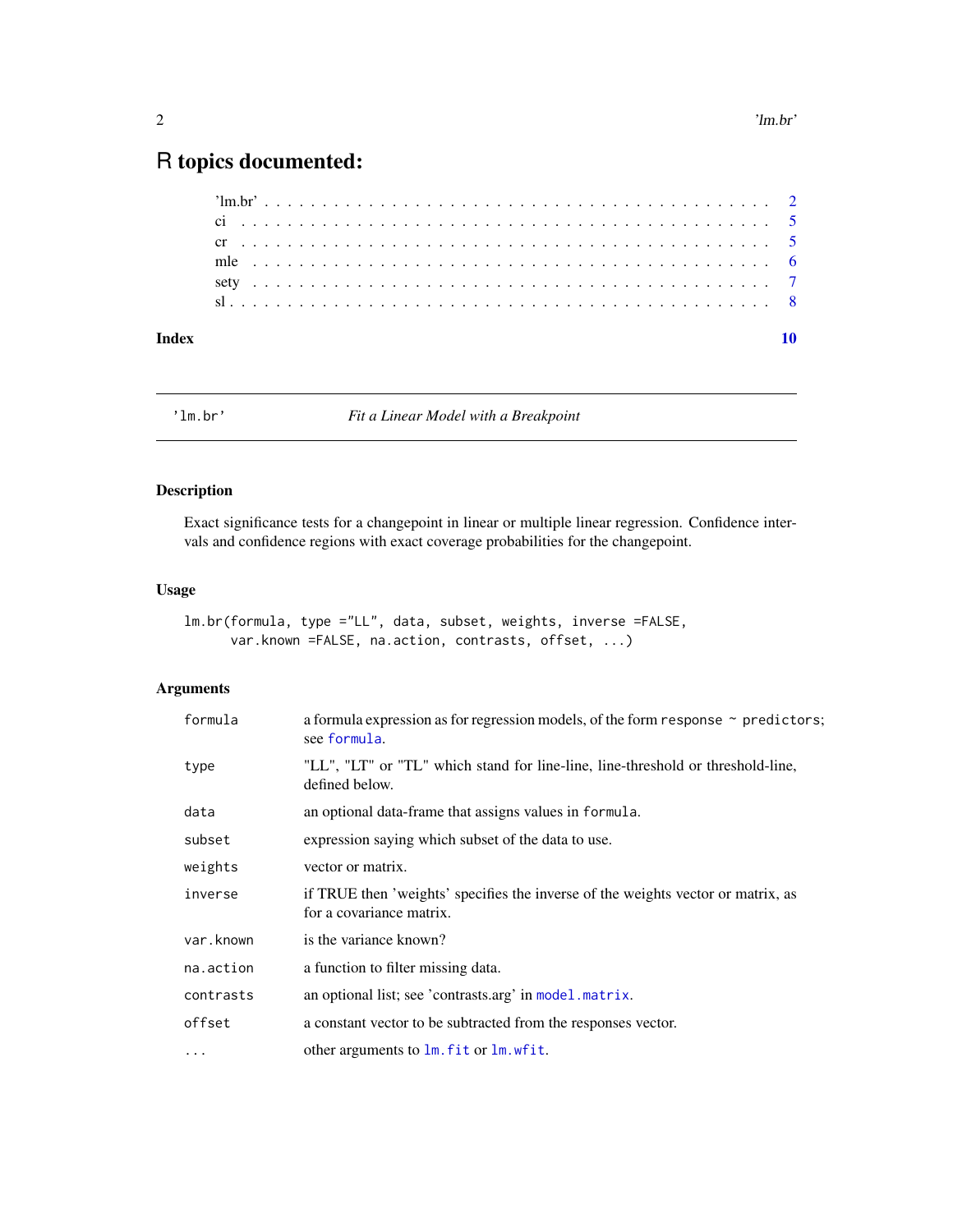<span id="page-2-0"></span>'lm.br' 3

#### Details

A broken-line model consists of two straight lines joined at a changepoint. Three versions are

LL  $y = alpha + B * min(x - theta, \theta) + Bp * max(x - theta, \theta) + e$ 

LT  $y = alpha + B * min(x - theta, 0) + e$ 

TL  $y = alpha + Bp * max(x - theta, 0) + e$ 

where  $e \sim$  Normal( 0, var  $*$  inv(weights)). The LT and TL versions omit 'alpha' if the formula is without intercept, such as 'y~x+0'. Parameters 'theta', 'alpha', 'B', 'Bp', 'var' are unknown, but 'weights' is known.

The same models apply for a multiple-regression formula such as 'y  $\sim x1 + x2 + ... + xn$ ' where 'alpha' becomes the coefficient of the "1"-vector and 'theta' the changepoint for the coefficient of the first predictor term, 'x1'.

The test for the presence of a changepoint is by a postulate value outside the range of 'x'-values. Thus, in the LL model 'sl( $min(x1) - 1$ )' would give the exact significance level of the null hypothesis "single line" versus the alternate hypothesis "broken line."

Exact inferences about the changepoint 'theta' or '(theta,alpha)' are based on the distribution of its likelihood-ratio statistic, conditional on sufficient statistics for the other parameters. This method is called conditional likelihood-ratio (CLR) for short.

#### Value

'lm.br' returns a list that includes a C++ object with accessor functions. Functions [sl](#page-7-1), [ci](#page-4-1) and [cr](#page-4-2) get significance levels, confidence intervals, and confidence regions for the changepoint's x-coordinate or  $(x,y)$ -coordinates. Other functions are  $m$  e to get maximum likelihood estimates and [sety](#page-6-1) to set new y-values. The returned object also lists 'coefficients', 'fitted.values' and 'residuals', the same as for an 'lm' output list.

#### Note

Data can include more than one 'y' value for a repeat 'x' value. If variance is known, then 'var'  $= 1$ and 'weights' is the inverse of the variances vector or variance-covariance matrix.

#### References

Knowles, M., Siegmund, D. and Zhang, H.P. (1991) Confidence regions in semilinear regression, \_Biometrika\_, \*78\*, 15-31.

Siegmund, D. and Zhang, H.P. (1994), Confidence regions in broken line regression, in "Changepoint Problems", \_IMS Lecture Notes – Monograph Series\_, \*23\*, eds. E. Carlstein, H. Muller and D. Siegmund, Hayward, CA: Institute of Mathematical Statistics, 292-316.

#### See Also

```
"lm.br")
demo( testscript )
```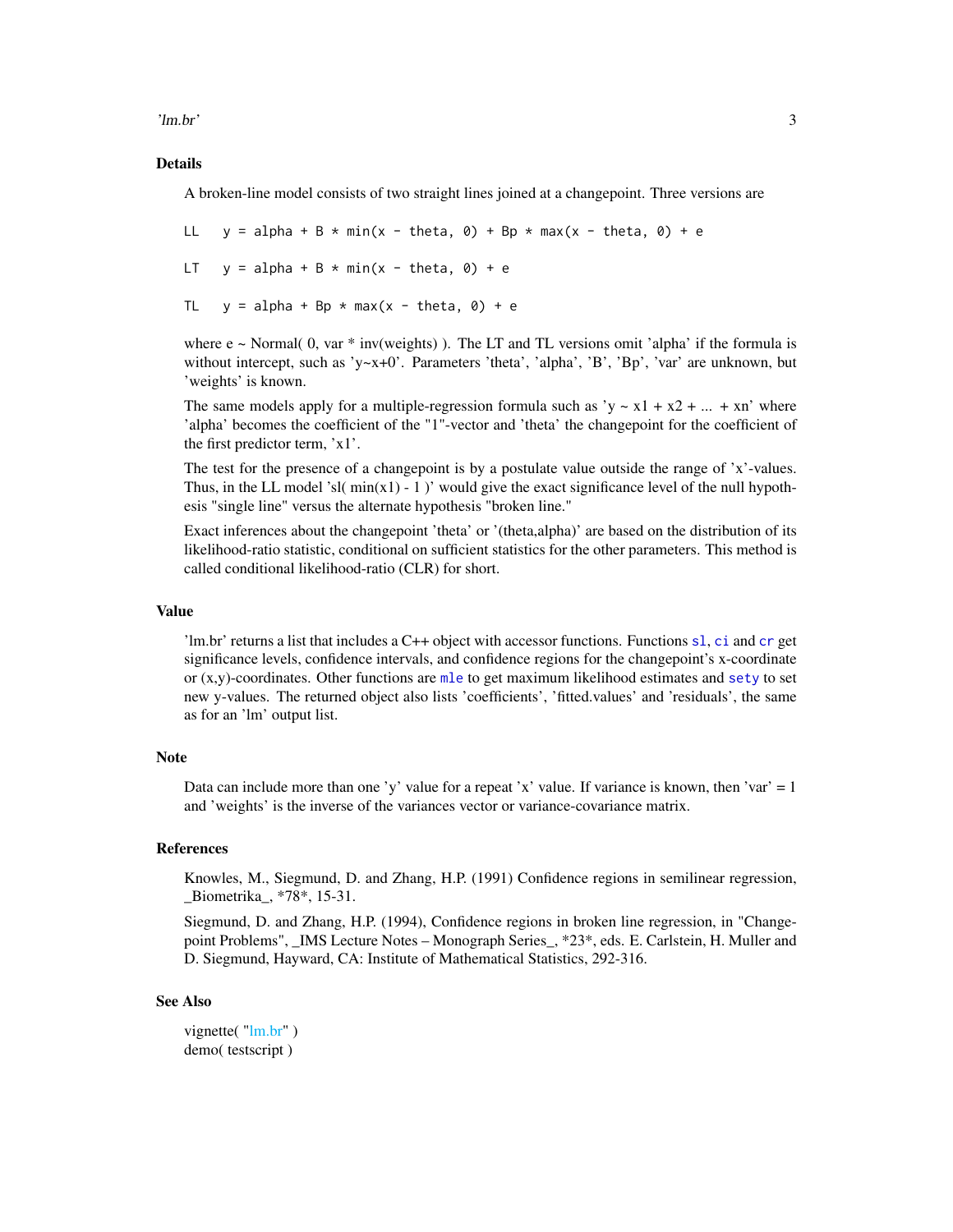```
# Smith & Cook (1980), "Straight Lines with a Change-point: A Bayesian
# Analysis of some Renal Transplant Data", Appl Stat, *29*, 180-189,
# reciprocal of blood creatinine L/micromol vs day after transplant.
creatinine <- c(37.3, 47.1, 51.5, 67.6, 75.9, 73.3, 69.4, 61.5, 31.8, 19.4)
day <-1:10sc \le 1m.br( creatinine \sim day )
sc $ mle()
sc $ ci()
sc $ sl( day[1] - 1.5) # test for the presence of a changepoint
plot( sc$residuals )
# A 'TL' example, data from figure 1 in Chiu et al. (2006), "Bent-cable
# regression theory and applications", J Am Stat Assoc, *101*, 542-553,
# log(salmon abundance) vs year.
salmon <- c( 2.50, 2.93, 2.94, 2.83, 2.43, 2.84, 3.06, 2.97, 2.94, 2.65,
  2.92, 2.71, 2.93, 2.60, 2.12, 2.08, 1.81, 2.45, 1.71, 0.55, 1.30 )
year <- 1980 : 2000
chiu <- lm.br( salmon ~ year, 'tl' )
chiu $ ci()
# A multiple regression example, using an R dataset,
# automobile miles-per-gallon versus weight and horsepower.
lm.br( mpg ~wt + hp, data = mtcars )# An example with variance known, for the Normal approximations of binomial
# random variables using formula 2.28 of Cox and Snell (1989).
# Ex. 3.4 of Freeman (2010) "Inference for binomial changepoint data" in
# _Advances in Data Analysis_, ed. C Skiadas, Boston: Birkhauser, 345-352.
trials <- c( 15, 82, 82, 77, 38, 81, 12, 97, 33, 75,
  85, 37, 44, 96, 76, 26, 91, 47, 41, 35 )
successes <- c( 8, 44, 47, 39, 24, 38, 3, 51, 16, 43,
  47, 27, 33, 64, 41, 18, 61, 32, 33, 24 )
log\_odds \leq log( (successes - 0.5)/(trials - successes - 0.5))
variances <- (trials-1)/( successes*(trials-successes) )
group <- 1 : 20
lm.br( log_odds ~ group, 'TL', w= variances, inv= TRUE, var.known= TRUE )
# An example that shows different confidence regions from inference by
# conditional likelihood-ratio (CLR) versus approximate-F (AF).
y <- c( 1.6, 3.2, 6.3, 4.8, 4.3, 4.0, 3.5, 1.8 )
x \le -1:8eg \le 1m.br( y \sim x )
eg$cr( output='t' )
eg$cr(method = 'aF', output='t')
```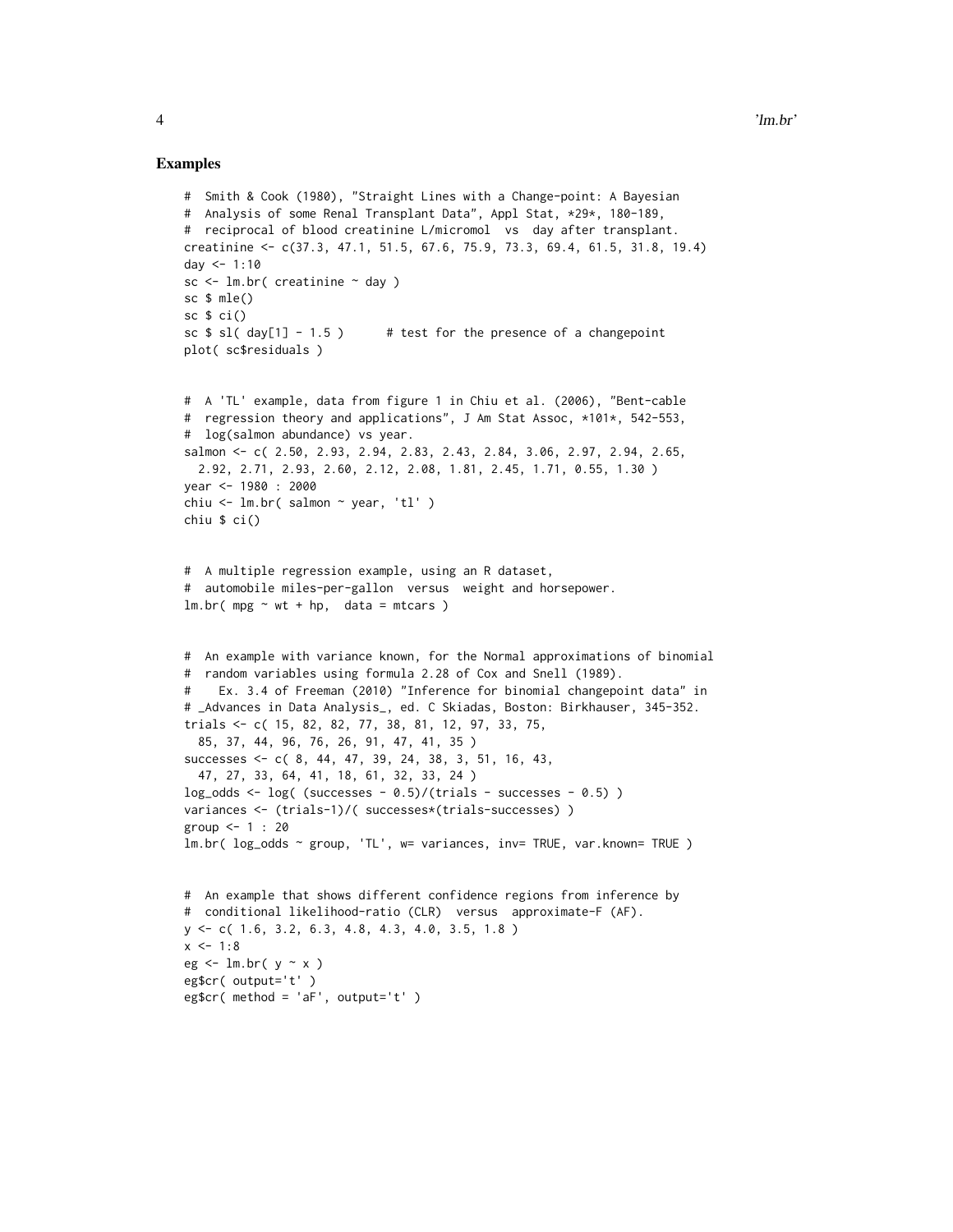#### <span id="page-4-1"></span><span id="page-4-0"></span>Description

Confidence interval for 'theta', the changepoint's x-coordinate.

#### Usage

```
## S4 method for signature 'Cpp_Clmbr'
ci( CL = 0.95, method ="CLR" )
```
#### Arguments

|        | confidence level, between 0 and 1.                                                                  |
|--------|-----------------------------------------------------------------------------------------------------|
| method | "CLR" or "AF" which stand for conditional likelihood-ratio or approximate-F,<br>see s1 for details. |

## Details

This subroutine scans to determine the postulate values of 'theta' that have significance level greater than 1-CL.

#### Examples

```
# Data for Patient B from Smith and Cook (1980)
y <- c(37.3, 47.1, 51.5, 67.6, 75.9, 73.3, 69.4, 61.5, 31.8, 19.4)
x \le -1:10sc \le lm.br( y \sim x )
sc$ci()
sc $ ci( 0.90 )
sc $ ci( .99, 'af' )
```
<span id="page-4-2"></span>cr *Confidence Region for the Changepoint*

#### Description

Joint confidence region for ( theta, alpha ), the changepoint's (x,y)-coordinates.

#### Usage

```
## S4 method for signature 'Cpp_Clmbr'
cr( CL =0.95, method ="CLR", incr, output ="G" )
```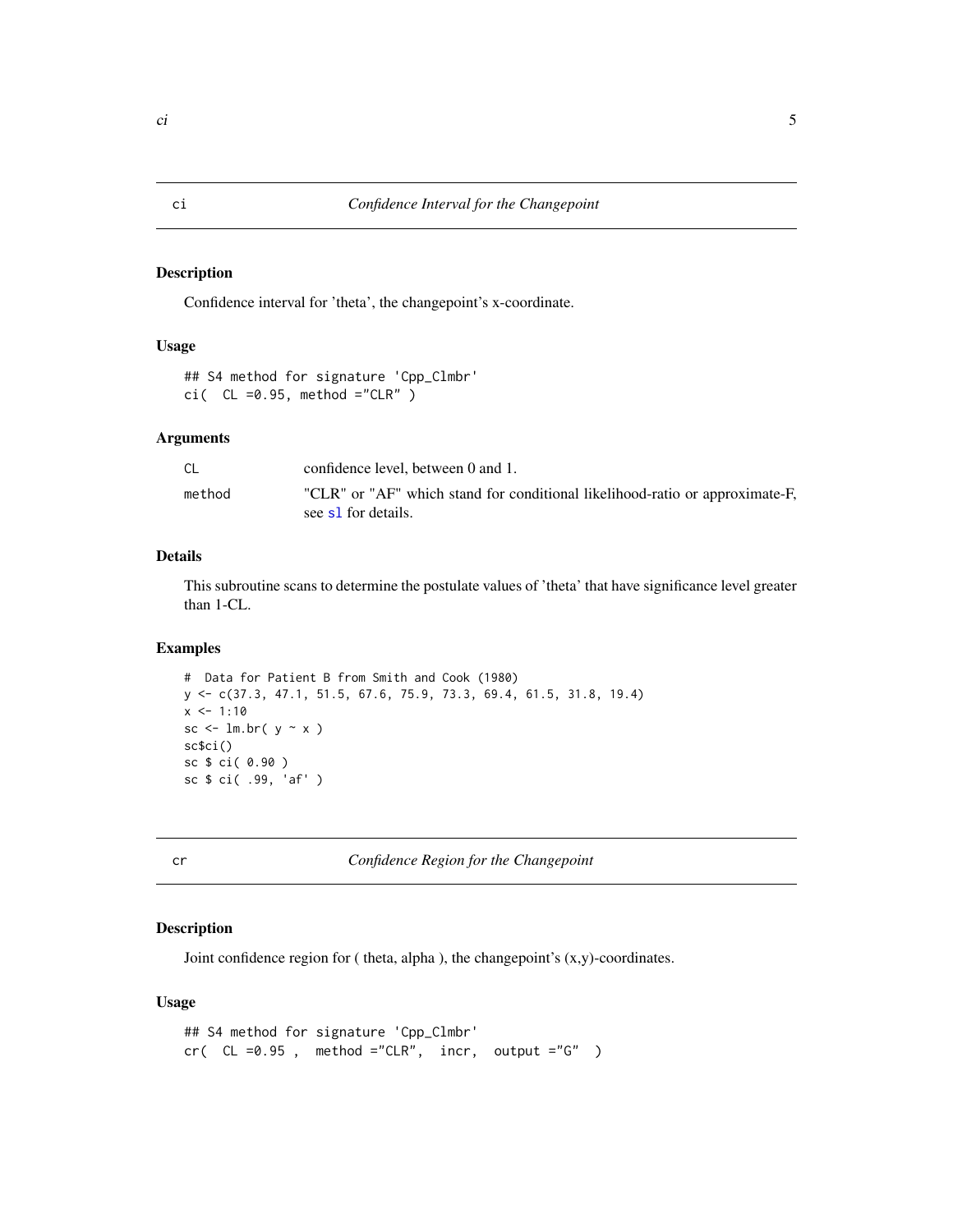#### <span id="page-5-0"></span>**Arguments**

| <sub>CL</sub> | confidence level, between 0 and 1.                                                                          |
|---------------|-------------------------------------------------------------------------------------------------------------|
| method        | "CLR" or "AF" which stand for conditional likelihood-ratio or approximate-F<br>(rapid), see s1 for details. |
| incr          | increment of theta values for the confidence region's boundary-points.                                      |
| output        | "G", "T" or "V" which stand for graph, text or value.                                                       |

#### Details

This subroutine scans to determine the postulate values of (theta, alpha) that have significance level greater than 1-CL. It scans first along the (theta, alpha-MLE) ridge to determine the 'theta' boundary limits.

#### Value

If 'output' is "G" or "T" then 'cr' graphs or prints-out the confidence region but does not return a value. If 'output' is "V" then 'cr' returns an N x 3 matrix of boundary points ( theta, min-alpha, max-alpha ).

#### Examples

```
# A quick example
y <- c( 2, 0, 2.001, 4, 6 )
x \le -1:5t <- lm.br( y ~ x )
t $ cr()
t$cr( .9, 'af', incr = 0.1, out='t' )
```
<span id="page-5-1"></span>mle *Maximum Likelihood Estimates*

#### Description

Maximum-likelihood estimates of parameters. Estimates are without bias correction except for the variance.

#### Usage

## S4 method for signature 'Cpp\_Clmbr' mle()

```
# Data for Patient B from Smith and Cook (1980)
y <- c(37.3, 47.1, 51.5, 67.6, 75.9, 73.3, 69.4, 61.5, 31.8, 19.4)
x < -1:10sc \leftarrow lm.br(y \sim x)sc$mle()
```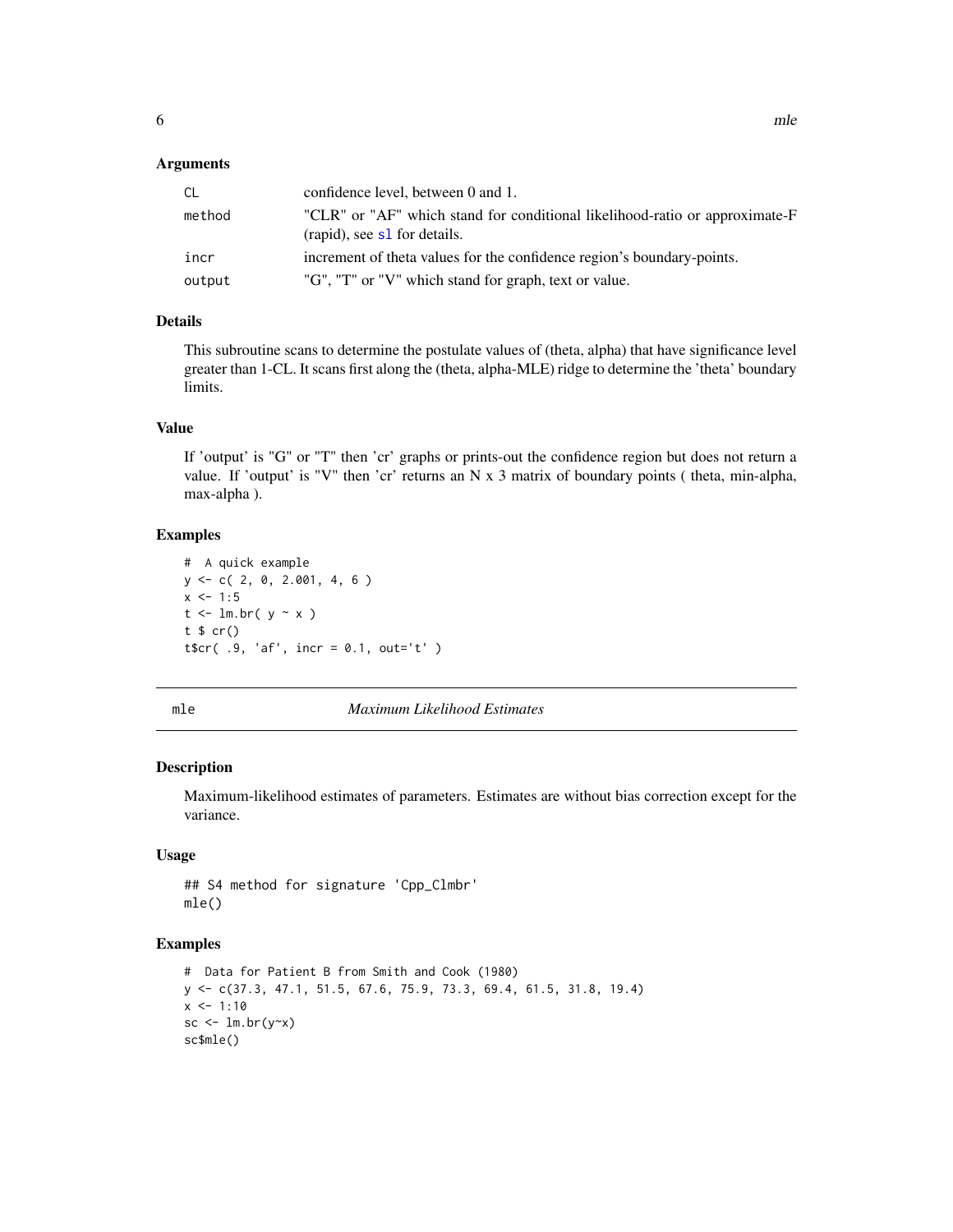<span id="page-6-1"></span><span id="page-6-0"></span>

#### Description

Reset the response values in the C++ object.

#### Usage

## S4 method for signature 'Cpp\_Clmbr' sety( rWy )

#### Arguments

rWy vector of 'y' values, pre-multiplied by the square-root of 'weights'.

#### Details

The 'rWy' vector is simply the y-vector if the model does not specify weights. The square-root of a vector 'W' is the vector 'rW' of the square-roots of the elements of 'W'. The square-root of a matrix 'W' here is the matrix 'rW' such that  $rW*rw = W$  (a stricter definition than  $rW*transpose(rW) =$ W).

#### Note

The pre-multiplied vector is more convenient as input during simulation tests. 'sety' changes the y-values only for the accessor functions 'sl', 'ci', 'cr' and 'mle'. 'rW' is the inverse square-root if 'inverse' was TRUE in the 'lm.br' call.

```
# A simulation test
x <- c( 1.0, 1.1, 1.3, 1.7, 2.4, 3.9, 5.7, 7.6, 8.4, 8.6 )
y \leq -xLLmodel \le lm.br( y \sim x )
countCLR <- countAF <- 0
theta <-3for( i in 1:10000 ) {
  y \le -0 + (-1.)\n\times pmin(x - theta, 0) + (0.5)\n\times pmax(x - theta, 0) + rnorm(10)LLmodel$sety( y )
  stest <- LLmodel$sl( theta, 'clr', .0001, "V" )
  if( stest > 0.05 ) countCLR <- countCLR + 1
  stest <- LLmodel$sl( theta, 'af', .0001, "V" )
  if( stest > 0.05 ) countAF <- countAF +1if( floor(i/1000) - i/1000 == 0) cat(i, countCLR/i, countAF/i, "\n")
}
```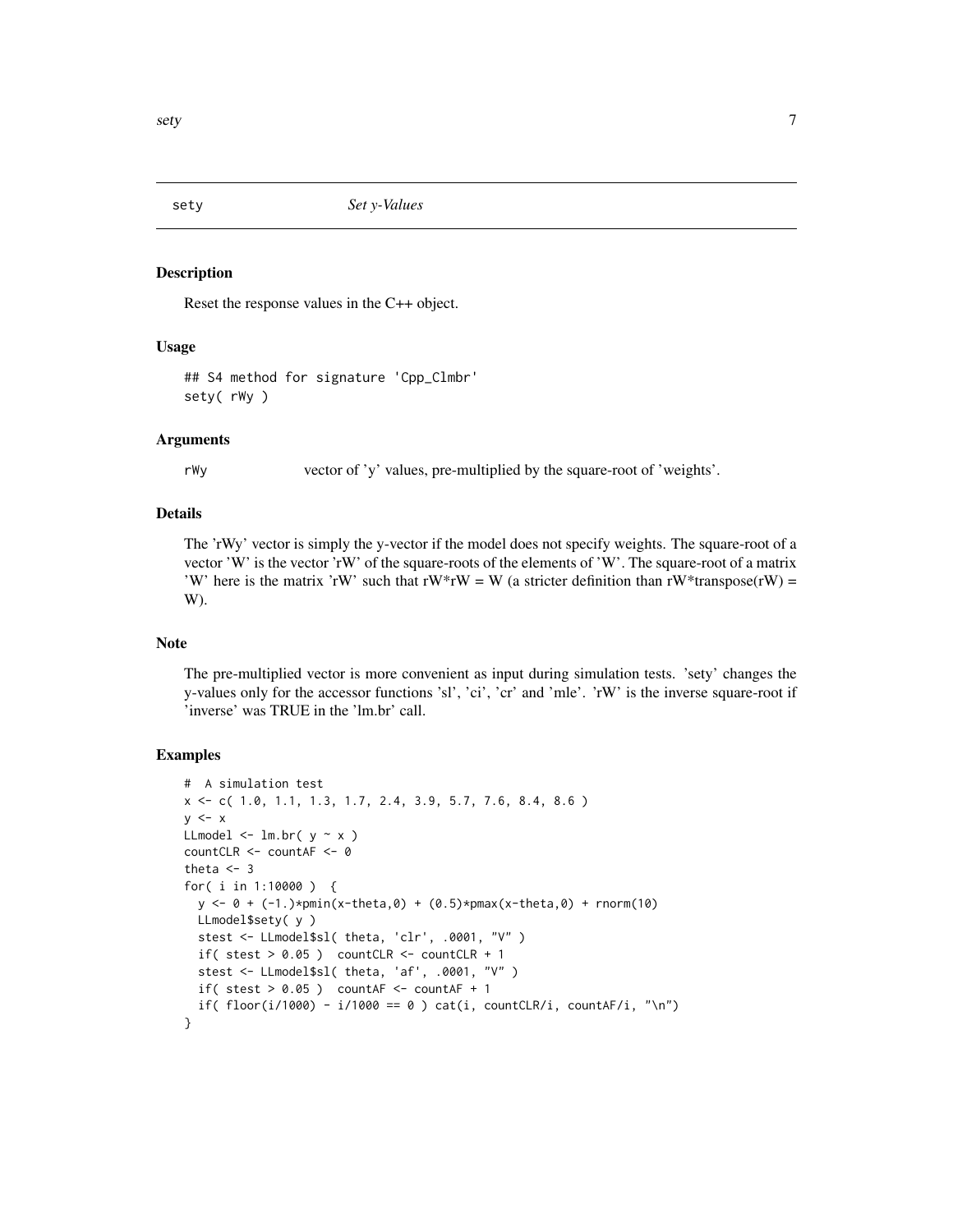#### Description

Significance level of a postulate value for the changepoint's  $x$ - or  $(x,y)$ -coordinates.

#### Usage

```
## S4 method for signature 'Cpp_Clmbr'
sl( theta0, method ="CLR", tolerance =0.001, output ="T" )
## S4 method for signature 'Cpp_Clmbr'
sl( theta0, alpha0, method ="CLR", tolerance =0.001, output ="T" )
```
#### **Arguments**

| theta0    | postulate value for 'theta', the changepoint's x-coordinate.                                                                                                     |
|-----------|------------------------------------------------------------------------------------------------------------------------------------------------------------------|
| alpha0    | postulate value for 'alpha', the changepoint's y-coordinate.                                                                                                     |
| method    | "CLR", "MC" or "AF" which stand for conditional likelihood-ratio, conditional<br>likelihood-ratio by Monte Carlo or approximate-F, details below.                |
| tolerance | maximum absolute error in numerical integration for the "CLR" method or<br>in Monte-Carlo evaluation for the "MC" method, not referenced for the "AF"<br>method. |
| output    | "T", "V" or "B" which stand for text, value or both.                                                                                                             |
|           |                                                                                                                                                                  |

#### Details

Knowles, Siegmund and Zhang (1991) reduced the conditional likelihood-ratio significance test to a probability expression based on a generic random variable.

The default method "CLR" evaluates this probability using a geometric-expectation formula that Knowles et al. also derived. This formula slightly over-estimates, but the error is negligible for significance levels below 0.20.

Method "MC" evaluates that probability expression directly by Monte Carlo simulation, which avoids the over-estimate of the "CLR" method.

Method "AF" estimates the distribution of the likelihood-ratio statistic by the related F-distribution (or chi-squared if variance is known) which would be exact for a linear model. This method is not exact, but it is common for non-linear regression.

#### Value

'sl' prints-out the result but does not return a value if 'output' is "T". 'sl' returns a numeric value if 'output' is "V" or "B".

<span id="page-7-1"></span><span id="page-7-0"></span>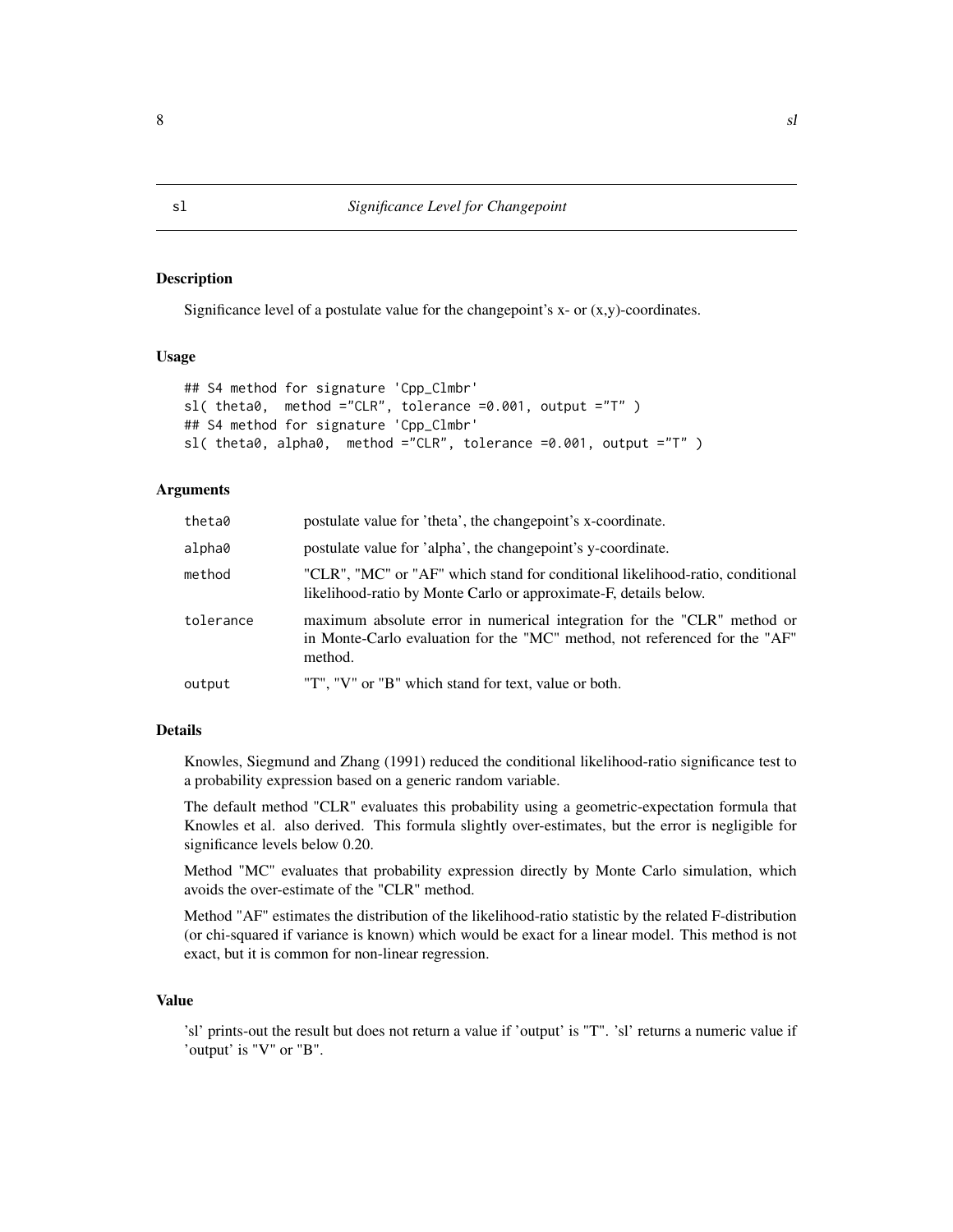## Note

The 'tolerance' error-limit does not include the slight over-estimate that is inherent in the "CLR" method, nor the approximation inherent in the "AF" method.

```
# Data for Patient B from Smith and Cook (1980)
y <- c(37.3, 47.1, 51.5, 67.6, 75.9, 73.3, 69.4, 61.5, 31.8, 19.4)
x \le -1:10sc \le 1m.br( y \sim x )
sc $ sl( 6.1 )
sc $ sl( 6.1, 'mc' )
sc $ sl( 6.1, 'mc', 0.00001 )
sc $ sl( 6.1, 88.2, 'clr' )
sc $ sl( 6.1, 88.2, 'af' )
tmp <- sc $ sl( 6.1, 88.2, 'mc', 0.001, "B" )
tmp
```